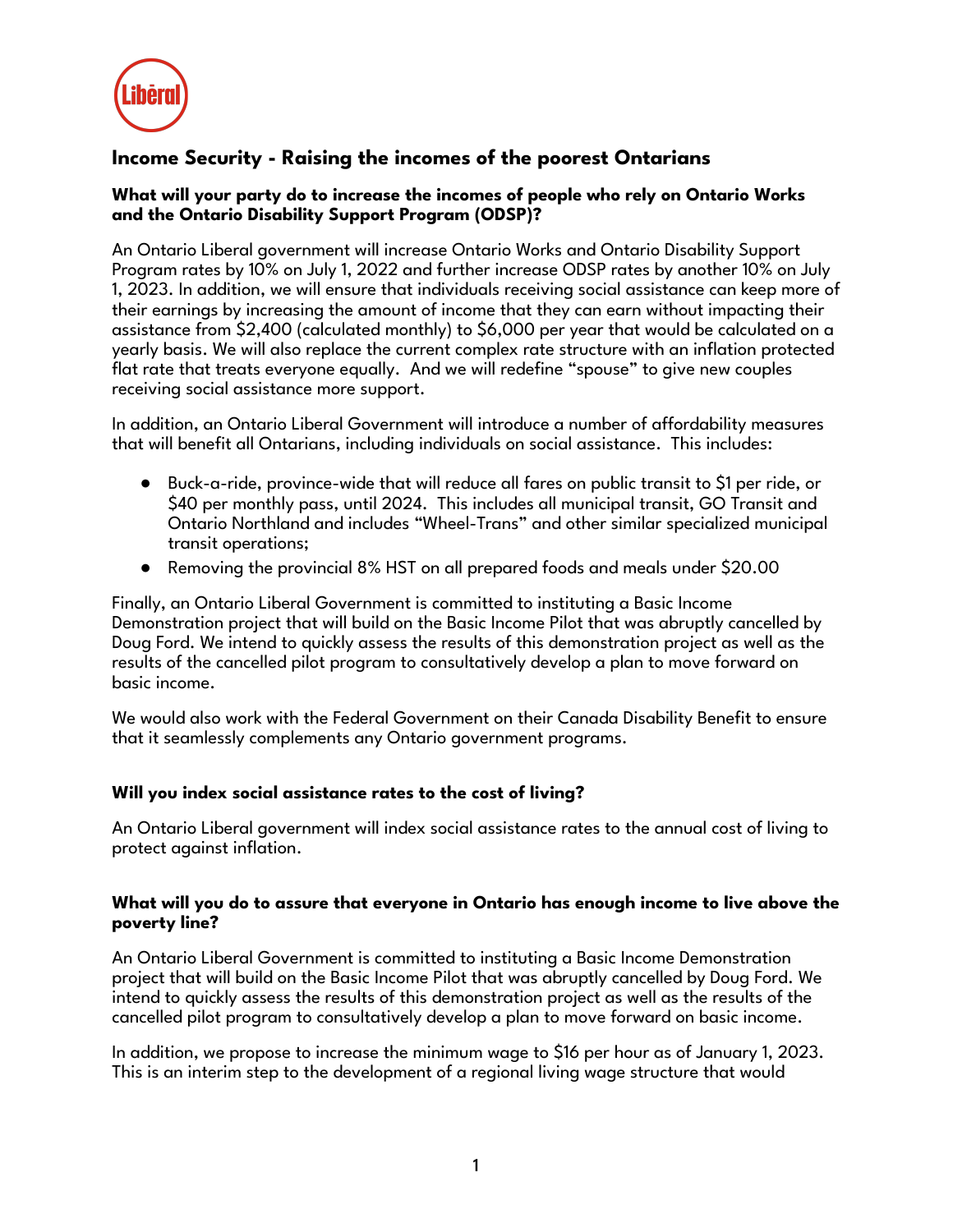

provide wages that people can live on in different parts of our diverse province. This new approach to a living wage will be developed consultatively.

An Ontario Liberal Government will also develop a portable package of high-quality, affordable benefits for all that would provide health, including mental health benefits.

## **Affordable Housing and Homelessness**

## **What will your party do to substantially reduce the number of Ontario households experiencing core housing need?**

As part of our plan to build 1.5 million new homes across Ontario over the next 10 years, an Ontario Liberal government will build 138,000 deeply affordable homes. This includes:

- Building 78,000 new social and community homes through a net investment of \$10 billion over 10 years
- Building 38,000 supportive and assisted living units by investing a net \$5 billion over 10 years; and
- Building 22,000 new off-reserve homes for Indigenous peoples over 10 years by investing a net \$3.6 billion.

In addition we will provide a net \$1 billion over 10 years to preserve and repair the existing stock of 260,000 social and community housing units.

An Ontario Liberal government would provide municipal and non-profit partners with \$360 million annually to operate and improve social, supportive and community services. This funding will increase as the new supportive and assisted housing units are built.

Unlike the four different housing plans published by the Ford government, the OLP housing plan includes a specific focus on dealing with core housing needs and eliminating the waitlist for affordable housing.

## **How will your party help keep rental housing affordable for low-income tenants?**

An Ontario Liberal government will bring back real rent control and will eliminate the Ford government arbitrary rent control exemption. This will end the existing two-tiered rental market. We'll also reduce delays in landlord-tenant dispute resolutions – including ensuring homes are kept in a state of good repair and enforce larger fines for persistently negligent landlords.

In addition, we will build 138,000 deeply affordable homes over the next 10 years to increase the supply of rental units across the province. Finally, additions to existing rental buildings can be a cost-effective way to create new homes, so we'll make it easier to do so by providing as-of-right zoning status at sites where there is already purpose-built rental housing.

#### **How will your party address the housing needs of urban and rural indigenous people?**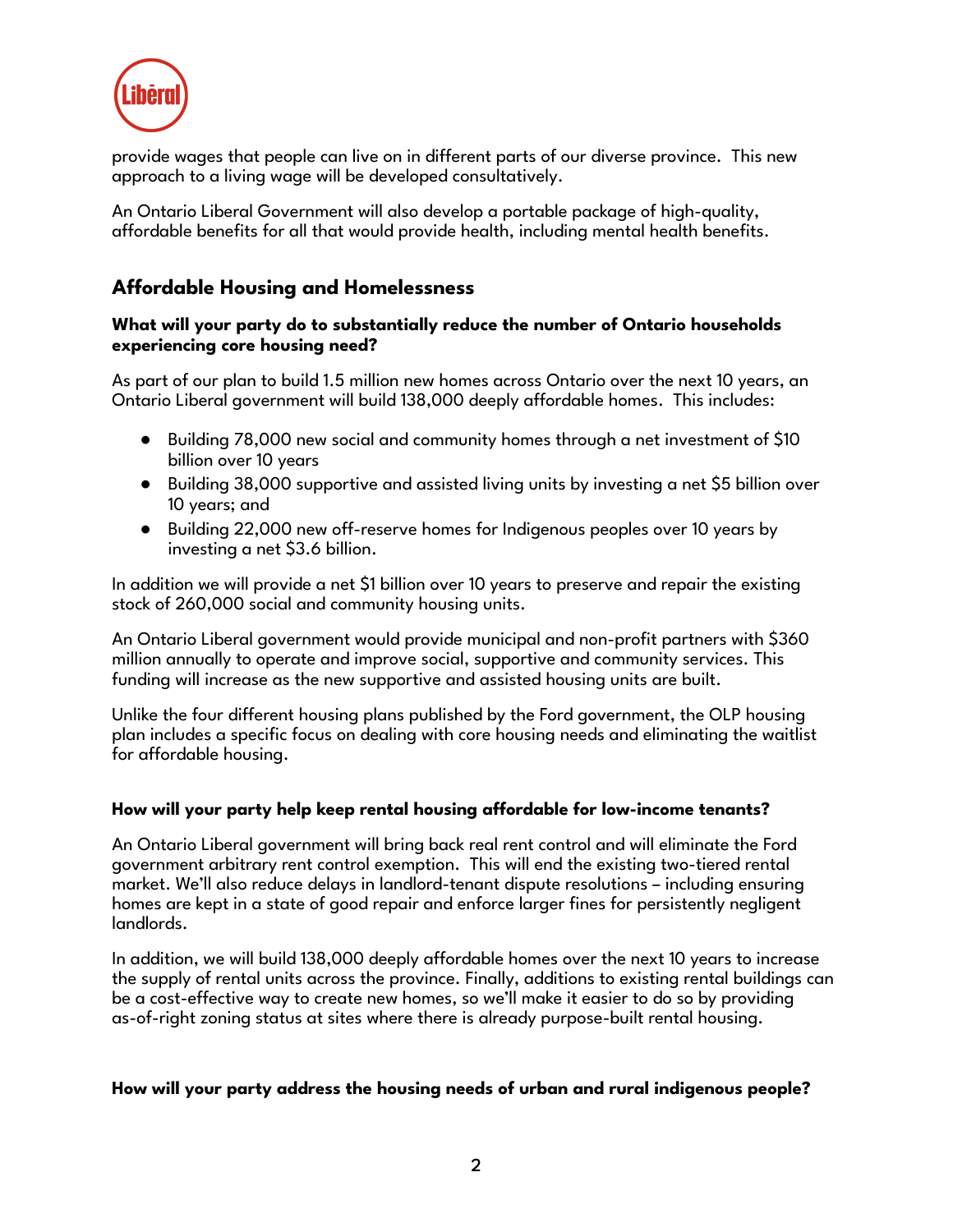

The Ontario Liberal Party recognizes that housing is part of reconciliation with Indigenous people. As such, we are committed to work collaboratively with Indigenious housing providers and communities to build 22,000 new homes for off-reserve Indigenious people over the next 10 years right across Ontario. This distinct housing strategy for Indigenious peoples will be developed for and by Indigenous people. This will be a net investment of \$3.6B over 10 years to build the 22,000 units as well as providing annual funding to support the on-going operating requirements.

## **What new measures would you implement to end chronic homelessness?**

An Ontario Liberal government will work to establish housing as a fundamental human right. We will work to provide people with safe and reliable shelter, as well as wrap around services that are needed to support individuals to live with dignity and stability.

We will provide municipalities and housing support providers with \$100 million per year to promote a "housing first" approach to end chronic homelessness that would quickly move people into independent, permanent housing with comprehensive supports.

We will also fund emergency shelter beds and drastically improve the condition of existing shelters so that they are a safe and respectable option for those who may need them.

We will also relaunch the homelessness census that Doung Ford cut so that we can better understand people's comprehensive housing needs and issues.

## **Justice for Workers**

#### **What will your party do to move the minimum wage towards a living wage for Ontario?**

An Ontario Liberal Government, as a first step towards a living wage, would increase the minimum wage to \$16 per hour as of January 1, 2023.

This is an interim step to the development of a regional living wage structure that would provide wages that people can live on in different parts of our diverse province. This new approach to a living wage will be developed consultatively.

#### **What will your party do to ensure all workers in Ontario have access to paid sick days?**

As we navigate our way out of the pandemic, an Ontario Liberal government will provide 10 paid, job-protected sick days for all workers. These paid sick days can be used for getting tested, vaccinated, isolating or providing care to others. The days can also be used for major life events that require stepping back from work, like a death in the family or pregnancy loss. We'll also reintroduce a ban on employers making their workers produce a sick note in order to access the leave they need.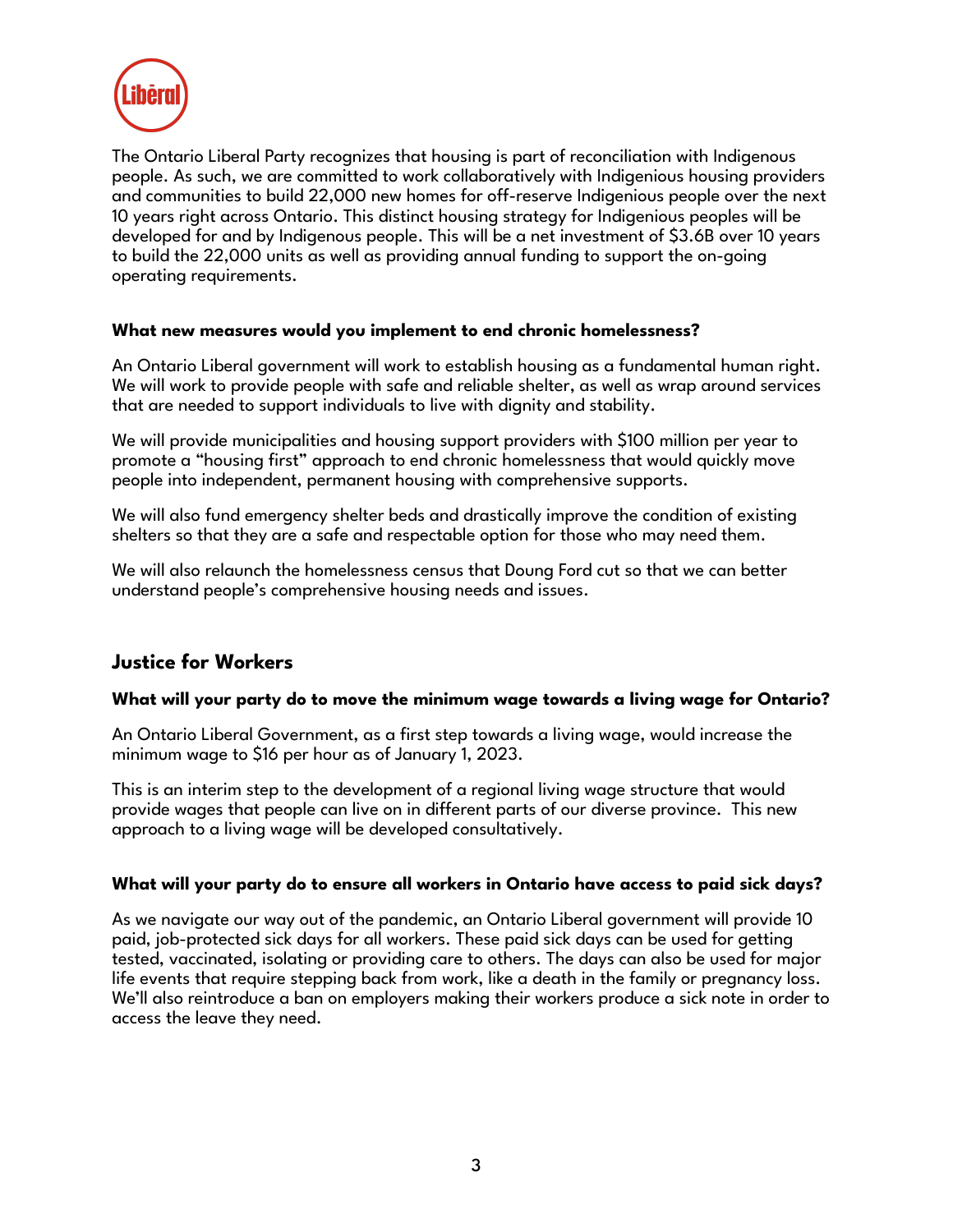

## **What will your party do to ensure pay equity for workers, regardless of gender, racialization, immigration status or status as part-time, agency, app, contract or temporary workers?**

An Ontario Liberal government would ban unfair and underpaid gig and contract work.

People who work for app-based platforms do the work of employees, but aren't classified that way under the law. Gig work is work. We will modernize the definition of "employee" to include those in the gig economy so they get better access to benefits and protections, like sick days, workplace insurance, holiday and severance pay and more. We'll do this in a way that ensures workers can maintain the flexibility and independence many enjoy.

When they took office, the Ford Conservatives scrapped basic, common-sense worker protections. We'll bring back these protections, including one that ensures everyone is paid equally and fairly for the work they do regardless of gender or employment status – including part-time, casual and temporary workers. We'll also bring back rules that give workers a minimum of three hours' pay for being on-call when they are not called in or work less than three hours.

We'll also require companies that have production or 'piece rate' quotas, such as parcel delivery services, to disclose these quotas to employees and we'll help ensure these quotas don't push people too hard and violate occupational health or safety standards.We will also implement the Pay Transparency Act that the Ford Conservatives put on indefinite hold – requiring job postings to include compensation ranges, prohibiting employers from asking about compensation history and requiring larger employers to publish pay gaps by gender. We'll also repeal the sections of Bill 106 that gutted the Pay Equity Act and reintroduce the repealed Employment Equity Act which ensures everyone receives equal job opportunities and are treated fairly by their employers, including opportunities for promotions and professional development.

#### **How will your party ensure all workers are able to assert their rights as workers?**

An Ontario Liberal Government will make it easier to organize and join a private sector union through amendments to the Employment Standards Act and Ontario Labour Relations Act. We will increase the capacity of the OLRB and also increase the number of inspectors through an annual investment of \$15 million.

## **Long Term Care**

Before answering your questions on Long-Term Care, we want to stress that the Ontario Liberal Party has called for an Elder Care revolution. Over 95% of seniors want to age at home. That is why an Ontario Liberal Government will invest in home care and supporting 400,000 more seniors to get home care.

We'll guarantee that any senior who needs care in their own home gets it by increasing the annual budget for home and community care by over \$2 billion through 10% annual increases with a focus on front-line non-profit care, resulting in 400,000 more seniors able to get not-for-profit home care by 2026.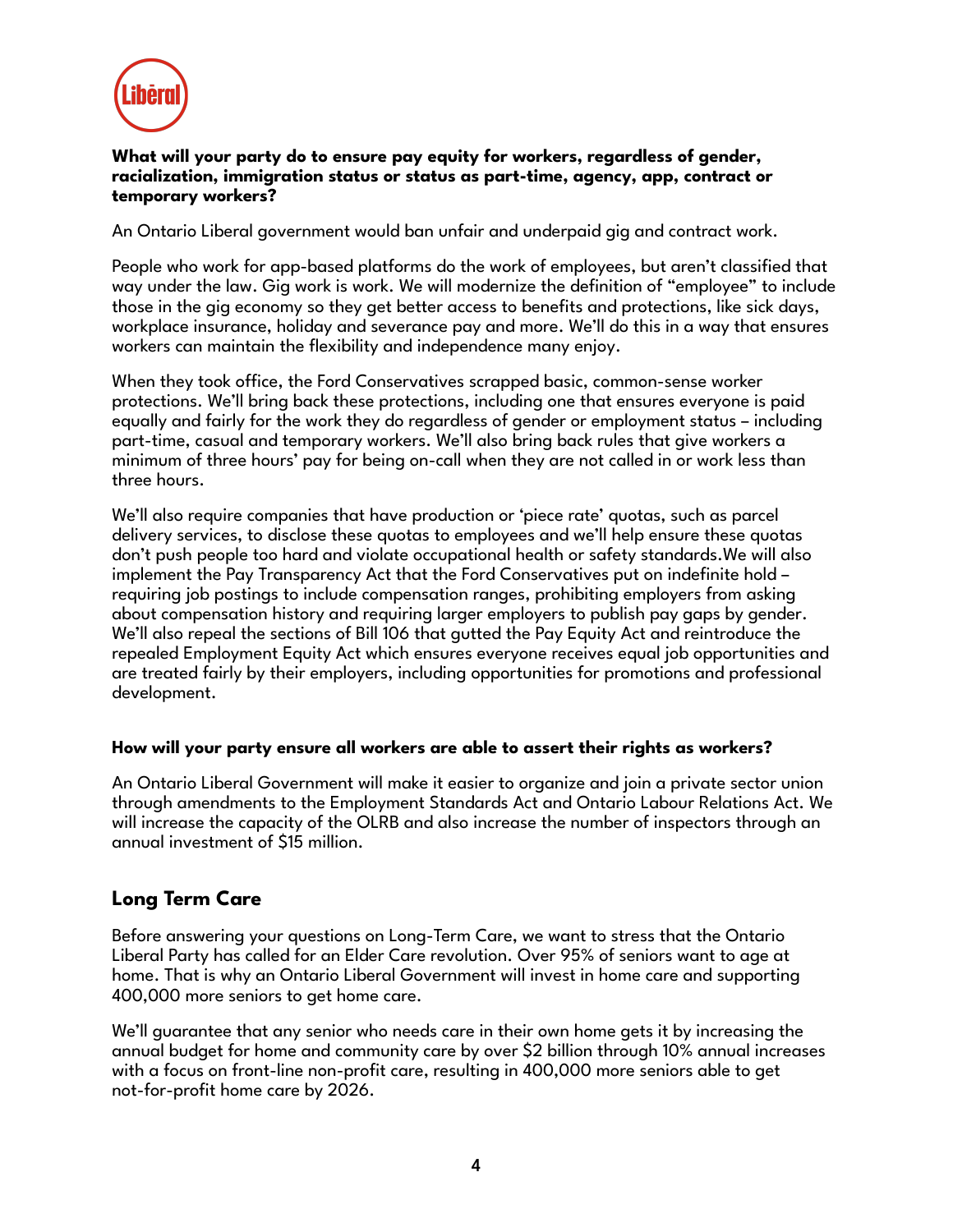

We'll also fund 15,000 new assisted living homes – including small, accessible and community-based residential services – as well as "hub and spoke" care that provides a comprehensive continuum of care.

An Ontario Liberal Government will end for-profit long-term care as quickly as possible with a target of 2028. We will place audits, inspections and zero-tolerance sanctions on long-term care homes that endanger residents or misdirect fund and we will repeal rules that protect long-term care companies from legal liability

We'll also improve conditions for seniors in long-term care homes, enhancing inspections to enforce – with zero-tolerance sanctions – when homes endanger residents or don't meet new standards. We'll verify through audits that government funding for long-term care homes is being spent on resident care and services and not going into the pockets of corporate directors and shareholders. We'll prevent homes from admitting new residents when they're not appropriately staffed and repeal the Ford Conservatives' rules that protect long-term care companies from legal liability for harming residents. We'll also increase training, awareness and enforcement mechanisms to eliminate elder abuse in long-term care and beyond

We will create not-for-profit long-term care homes that feel like homes and build and redevelop 58,000 new non-profit long-term care spaces as well as ensure seniors in long-term care homes receive at least four hours of direct care every day.

To make sure closing for-profit homes doesn't lead to longer wait times for seniors, we'll build 30,000 new long-term care spaces by 2028 and redevelop 28,000 existing spaces to modern standards. We'll do this by providing capital, operating and governance support to non-profit groups that want to build long-term care homes, with an emphasis on building smaller homes that reflect their communities, rather than institutional warehouses. We'll give funds to non-profit long-term care homes to provide at least an average of four hours of direct care per day, as well as provide pharmacy services, high-speed wi-fi, air conditioning and other standards of excellent care.

## **How will your party ensure that each resident gets a minimum of four hours of care per day from their hands-on PSWs, and nurses? When will you have this in place for each and every home?**

An Ontario Liberal Government will work with all stakeholders to ensure that the minimum four hours a day of care is provided. We must first stabilize the secor by repealing Bill 124 that artificially kept wage/benefit increases in not-for-profit homes at 1%. This will help retain and attract new health care workers into LTC which is required to meet the 4 hour per day commitment. We will also implement a target of 70% full-time staff in LTC facilities.

#### **How will your party ensure that there is transparency in long-term care oversight so that there is accountability for public dollars spent in for-profit as well as not-for-profit long-term care homes?**

We will end for-profit long-term care in Ontario with a target of 2028. In the meantime, we will enhance inspections to enforce – with zero-tolerance sanctions – when homes endanger residents or don't meet new standards. We'll verify through audits that government funding for long-term care homes is being spent on resident care and services and not going into the